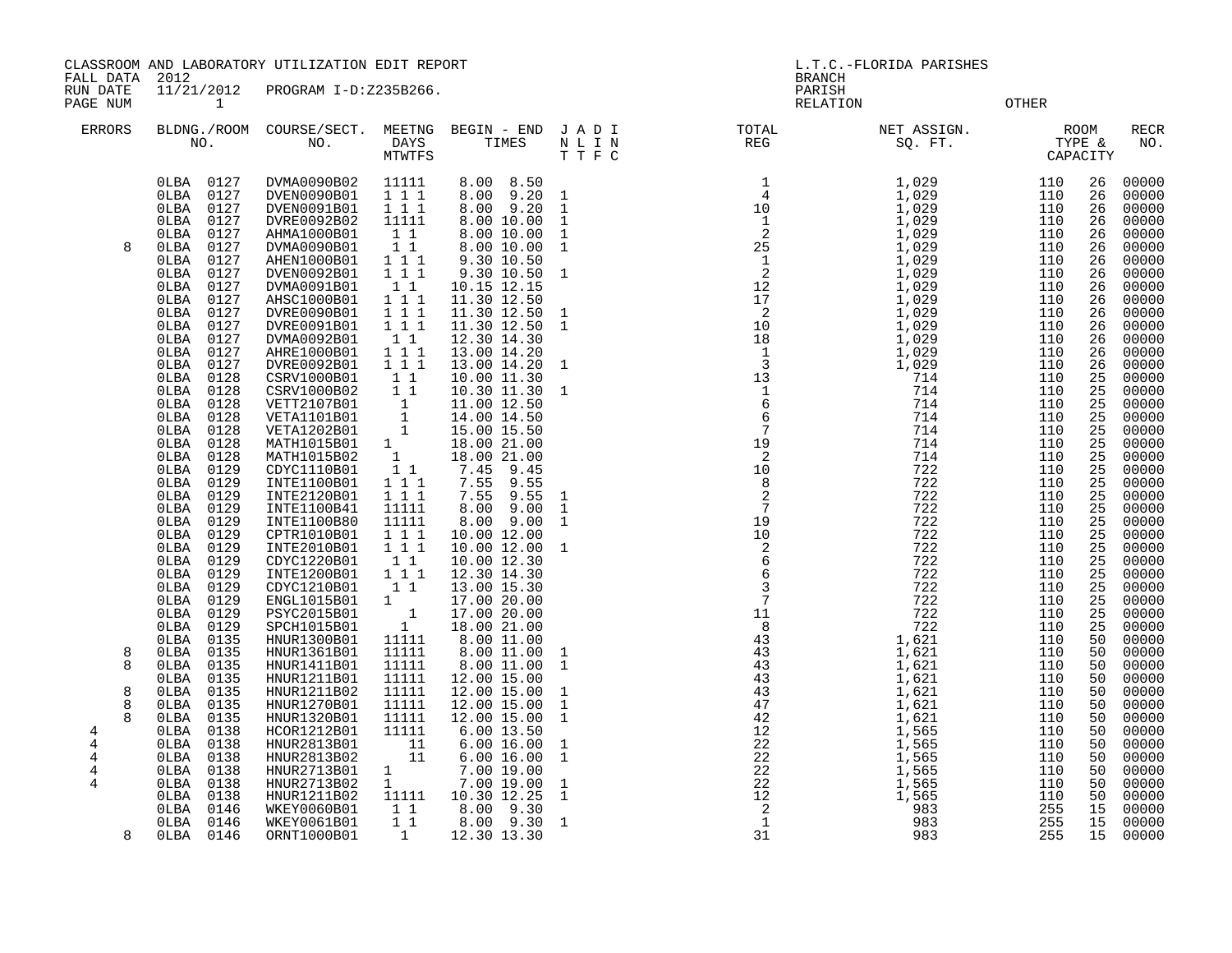CLASSROOM AND LABORATORY UTILIZATION EDIT REPORT LETTER LORIDA PARISHES L.T.C.-FLORIDA PARISHES

FALL DATA 2012 BRANCH

RUN DATE 11/21/2012 PROGRAM I-D:Z235B266.<br>PAGE NUM 2<br>PAGE NUM 2 PAGE NUM 2 RELATION OTHER

|  |  | OTHE |
|--|--|------|
|  |  |      |

| <b>ERRORS</b> | NO.                             | BLDNG./ROOM COURSE/SECT.<br>NO. | MEETNG<br>DAYS<br>MTWTFS                   | BEGIN - END<br>TIMES       | JADI<br>N L I N<br>T T F C | TOTAL<br>REG | NET ASSIGN.<br>SQ. FT. | TYPE &<br>CAPACITY | ROOM     | RECR<br>NO.    |
|---------------|---------------------------------|---------------------------------|--------------------------------------------|----------------------------|----------------------------|--------------|------------------------|--------------------|----------|----------------|
| 8             | 0146<br>0LBA<br>0146<br>0LBA    | ORNT1000B02<br>ORNT1000B03      | $\overline{\phantom{0}}$<br>$\overline{1}$ | 14.30 15.30<br>16.00 17.00 |                            |              | 983<br>983             | 255<br>255         | 15<br>15 | 00000<br>00000 |
|               | 0LBA<br>0147                    | <b>BUSE1030B01</b>              | 1 1                                        | 8.00 9.30                  |                            |              | 976                    | 110                | 26       | 00000          |
|               | OLBA<br>0147                    | ACCT1100B01                     | 111                                        | 8.00 9.40                  |                            |              | 976                    | 110                | 26       | 00000          |
|               | 0147<br>OLBA                    | <b>BUSE1045B01</b>              | $1\quad1$                                  | 9.35 11.05                 |                            |              | 976                    | 110                | 26       | 00000          |
|               | 0LBA<br>0147                    | ACCT1200B01                     | 1 1 1                                      | 9.45 11.25                 |                            |              | 976                    | 110                | 26       | 00000          |
|               | 0147<br>OLBA                    | ACCT1250B01                     | 1 1                                        | 11.10 12.40                |                            |              | 976                    | 110                | 26       | 00000          |
|               | 0LBA<br>0147                    | ACCT1400B01                     | $1\ 1\ 1$                                  | 12.55 14.15                |                            |              | 976                    | 110                | 26       | 00000          |
|               | 0LBA<br>0147                    | BUSM1050B01                     | 111                                        | 14.20 15.40                |                            |              | 976                    | 110                | 26       | 00000          |
|               | 0LBA<br>0148                    | CPTR1000B01                     | 111                                        | 8.00 8.50                  |                            |              | 963                    | 110                | 26       | 00000          |
|               | OLBA<br>0148                    | ISYS1650B01                     | 11                                         | 8.00 9.40                  |                            |              | 963                    | 110                | 26       | 00000          |
|               | 0148<br>OLBA                    | CPTR1002B01                     | $1 1 1$                                    | $9.00$ $9.50$              |                            |              | 963                    | 110                | 26       | 00000          |
|               | OLBA<br>0148<br>0148<br>0LBA    | KYBD1010B01<br>ISYS1440B01      | 1 1 1<br>1 1                               | 10.00 10.50<br>10.00 12.10 |                            |              | 963<br>963             | 110<br>110         | 26<br>26 | 00000<br>00000 |
|               | 0LBA<br>0148                    | JOBS2450B01                     | 1 1 1                                      | 11.00 12.00                |                            |              | 963                    | 110                | 26       | 00000          |
|               | 0LBA<br>0148                    | CPTR1320B01                     | 11                                         | 12.30 14.40                |                            |              | 963                    | 110                | 26       | 00000          |
|               | 0LBA<br>0148                    | CPTR1310B01                     | 11                                         | 13.50 15.30                | $\mathbf{1}$               |              | 963                    | 110                | 26       | 00000          |
|               | 0LBA<br>0156                    | CRMJ1310B01                     | $1\quad1$                                  | 9.00 10.15                 |                            |              | 787                    | 110                | 25       | 00000          |
|               | 0156<br>OLBA                    | CRMJ1120B01                     | $1\quad1$                                  | 10.30 11.45                |                            |              | 787                    | 110                | 25       | 00000          |
|               | 0156<br>OLBA                    | CRMJ1110B01                     | 1 1                                        | 12.00 13.15                |                            |              | 787                    | 110                | 25       | 00000          |
|               | 0156<br>0LBA                    | CRMJ1322B01                     | $1\quad1$                                  | 12.00 13.15                |                            |              | 787                    | 110                | 25       | 00000          |
|               | 0156<br>OLBA                    | CRMJ1410B01                     | $1\quad1$                                  | 13.30 14.45                |                            |              | 787                    | 110                | 25       | 00000          |
|               | 0LBA<br>0156                    | SOCL2112B01                     | $1\quad1$                                  | 15.00 16.15                |                            |              | 787                    | 110                | 25       | 00000          |
|               | 0156<br>0LBA<br>0LBA<br>0160    | BIOL1010B01<br>CULN1110B01      | 1<br>$1\quad1$                             | 18.00 21.00<br>7.30 9.50   |                            |              | 787<br>1,666           | 110<br>210         | 25<br>15 | 00000<br>00000 |
|               | 0160<br>0LBA                    | CULN1240B01                     | 111                                        | 9.00 12.15                 |                            |              | 1,666                  | 210                | 15       | 00000          |
|               | 0LBA<br>0160                    | CULN1130B01                     | $1\quad1$                                  | 10.00 12.30                |                            |              | 1,666                  | 210                | 15       | 00000          |
|               | 0LBA<br>0160                    | CULN1321B01                     | 111                                        | 12.25 14.30                |                            |              | 1,666                  | 210                | 15       | 00000          |
|               | OLBA<br>0160                    | CULN1140B01                     | 1 1                                        | 12.35 15.00                |                            |              | 1,666                  | 210                | 15       | 00000          |
| 4             | 0163<br>0LBA                    | CULN2430B01                     | 111                                        | 7.15 14.45                 |                            |              | 766                    | 110                | 30       | 00000          |
| $\,4$         | 0LBA<br>0163                    | CULN2410B01                     | 111                                        | 8.00 14.30                 | 1                          |              | 766                    | 110                | 30       | 00000          |
| 4             | OLBA<br>0163                    | CULN2420B01                     | 1 1 1                                      | 8.00 14.30                 | $\mathbf{1}$               |              | 766                    | 110                | 30       | 00000          |
|               | 0163<br>0LBA                    | CULN1140B02<br>MAST2140B01      | 11                                         | 10.00 12.00                |                            |              | 766                    | 110                | 30       | 00000          |
|               | 145A<br>0LBA<br>$0$ LBA<br>145A | HCOR1601B01                     | 111<br>$1\quad1$                           | 8.00 9.30<br>8.00 9.50     |                            |              | 688<br>688             | 110<br>110         | 20<br>20 | 00000<br>00000 |
|               | OLBA 145A                       | HCOR1200B01                     | $1 \quad 1$                                | 10.00 12.30                |                            |              | 688                    | 110                | 20       | 00000          |
|               | OLBA<br>145A                    | HCOR1160B01                     | $\mathbf{1}$                               | 10.00 12.30                |                            |              | 688                    | 110                | 20       | 00000          |
|               | OLBA<br>145A                    | HCOR1801B01                     | 11                                         | 10.30 12.30                |                            |              | 688                    | 110                | 20       | 00000          |
|               | OLBA<br>145A                    | HPHM2000B01                     | 1111                                       | 18.30 20.30                |                            |              | 688                    | 110                | 20       | 00000          |
|               | 145B<br>0LBA                    | HPHL1013B01                     | 111                                        | 8.00 11.30                 |                            |              | 695                    | 110                | 20       | 00000          |
|               | 145B<br>OLBA                    | <b>HEKG1113B01</b>              | 1 1                                        | 8.30 11.00                 |                            |              | 695                    | 110                | 20       | 00000          |
|               | 145B<br>OLBA                    | HNUR1211B02                     | 11111                                      | 10.30 12.25                | $\mathbf{1}$               |              | 695                    | 110                | 20       | 00000          |
|               | 0LBA<br>145B                    | HNUR1211B03                     | 11111                                      | 13.00 14.00                |                            |              | 695                    | 110                | 20       | 00000          |
| 4             | 0LBB<br>T100                    | AUTO1300B01                     | 11                                         | 7.30 16.30                 |                            |              | 3,525                  | 210                | 20       | 00000          |
| 4<br>4        | 0LBB<br>T100<br>0LBB<br>T100    | AUTO1610B02                     | 11<br>11                                   | 7.30 16.30<br>7.30 16.30   | 1<br>$\mathbf{1}$          |              | 3,525<br>3,525         | 210<br>210         | 20<br>20 | 00000<br>00000 |
| 4             | 0LBB<br>T100                    | AUTO1620B02<br>AUTO1800B01      | 11                                         | 7.30 16.30                 | $\mathbf{1}$               |              | 3,525                  | 210                | 20       | 00000          |
|               | T100<br>0LBB                    | AUTO1300B02                     | 11111                                      | 8.00 8.50                  | $\mathbf{1}$               |              | 3,525                  | 210                | 20       | 00000          |
|               | 0LBB<br>T100                    | AUTO1600B01                     | 11111                                      | 8.00<br>8.50               | $\mathbf{1}$               |              | 3,525                  | 210                | 20       | 00000          |
| 4             | 0LBB<br>T100                    | AUTO1610B01                     | 11111                                      | 9.00<br>9.25               |                            |              | 3,525                  | 210                | 20       | 00000          |
|               | T100<br>$0$ LBB                 | AUTO1600B03                     | 11111                                      | 9.50<br>9.00               | $\overline{1}$             |              | 3,525                  | 210                | 20       | 00000          |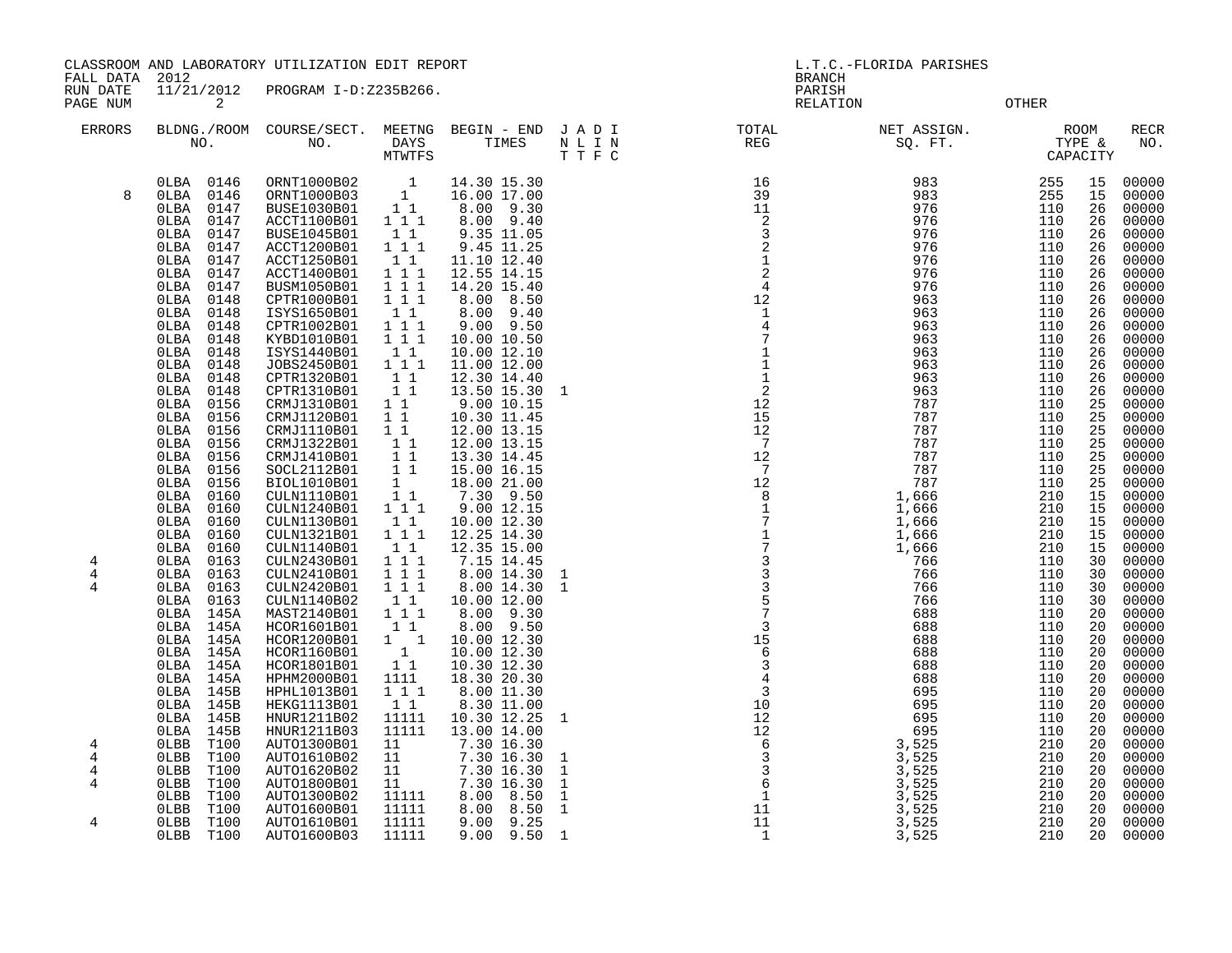CLASSROOM AND LABORATORY UTILIZATION EDIT REPORT LETTER LORIDA PARISHES L.T.C.-FLORIDA PARISHES

FALL DATA 2012 BRANCH RUN DATE  $\overline{11/21/2012}$  PROGRAM I-D:Z235B266. PARISH

PAGE NUM 3 RELATION OTHER

| <b>ERRORS</b>                                                                        | NO.                                                                                                                                                                                                                                                                                                                                                                                                                                                                                                                                                                                                                                                                                                                                                                                                                                                       | BLDNG./ROOM COURSE/SECT.<br>NO.                                                                                                                                                                                                                                                                                                                                                                                                                                                                                                                                                                                                                                                                                                                                                                 | MEETNG<br>DAYS<br>MTWTFS                                                                                                                                                                                                                                                                                                                                                                                                                                                                     | BEGIN - END<br>TIMES                                                                                                                                                                                                                                                                                                                                                                                                                                                                                                                                                                                                                                                                                                                                                                    | JADI<br>$\begin{array}{ccccc} \text{N} & \text{L} & \text{I} & \text{N} \\ \text{T} & \text{T} & \text{F} & \text{C} \end{array}$                                                                                                                                                                                                                                                                                                                                                                                                                                                    | TOTAL<br>REG | NET ASSIGN.<br>SQ. FT.                                                                                                                                                                                                                                                                                                                                                                                                                                                                    | <b>ROOM</b><br>TIGET<br>TYPE &<br>CAPACIT!<br>CAPACITY                                                                                                                                                                                                                                                                                                            |                                                                                                                                                                                                                                                                                                                | <b>RECR</b><br>NO.                                                                                                                                                                                                                                                                                                                                                                                                                                                      |
|--------------------------------------------------------------------------------------|-----------------------------------------------------------------------------------------------------------------------------------------------------------------------------------------------------------------------------------------------------------------------------------------------------------------------------------------------------------------------------------------------------------------------------------------------------------------------------------------------------------------------------------------------------------------------------------------------------------------------------------------------------------------------------------------------------------------------------------------------------------------------------------------------------------------------------------------------------------|-------------------------------------------------------------------------------------------------------------------------------------------------------------------------------------------------------------------------------------------------------------------------------------------------------------------------------------------------------------------------------------------------------------------------------------------------------------------------------------------------------------------------------------------------------------------------------------------------------------------------------------------------------------------------------------------------------------------------------------------------------------------------------------------------|----------------------------------------------------------------------------------------------------------------------------------------------------------------------------------------------------------------------------------------------------------------------------------------------------------------------------------------------------------------------------------------------------------------------------------------------------------------------------------------------|-----------------------------------------------------------------------------------------------------------------------------------------------------------------------------------------------------------------------------------------------------------------------------------------------------------------------------------------------------------------------------------------------------------------------------------------------------------------------------------------------------------------------------------------------------------------------------------------------------------------------------------------------------------------------------------------------------------------------------------------------------------------------------------------|--------------------------------------------------------------------------------------------------------------------------------------------------------------------------------------------------------------------------------------------------------------------------------------------------------------------------------------------------------------------------------------------------------------------------------------------------------------------------------------------------------------------------------------------------------------------------------------|--------------|-------------------------------------------------------------------------------------------------------------------------------------------------------------------------------------------------------------------------------------------------------------------------------------------------------------------------------------------------------------------------------------------------------------------------------------------------------------------------------------------|-------------------------------------------------------------------------------------------------------------------------------------------------------------------------------------------------------------------------------------------------------------------------------------------------------------------------------------------------------------------|----------------------------------------------------------------------------------------------------------------------------------------------------------------------------------------------------------------------------------------------------------------------------------------------------------------|-------------------------------------------------------------------------------------------------------------------------------------------------------------------------------------------------------------------------------------------------------------------------------------------------------------------------------------------------------------------------------------------------------------------------------------------------------------------------|
| $\overline{4}$<br>4<br>4<br>4<br>4<br>4<br>8<br>4<br>4<br>4<br>4<br>8<br>8<br>8<br>8 | T100<br>0LBB<br>0LBB<br>T100<br>T100<br>0LBB<br>0LBB<br>T100<br>T100<br>$0$ LBB<br>$0$ LBB<br>T100<br>$0$ LBB<br>T100<br>0LBB<br>T100<br>$0$ LBB<br>T101<br>0LBB<br>T108<br>0LBB<br>T108<br>T108<br>$0$ LBB<br>0LBB<br>T108<br>0LBB<br>T110<br>T110<br>$0$ LBB<br>0LBB<br>T110<br>0LBB<br>T110<br>0LBB<br>T110<br>$0$ LBB<br>T110<br>0108<br>000A<br>000A<br>0108<br>000A<br>0108<br>000A<br>0108<br>000A<br>0108<br>000A<br>0108<br>000A<br>0108<br>000A<br>0108<br>000A<br>0108<br>000A<br>0108<br>000A<br>0108<br>0108<br>000A<br>0108<br>000A<br>0108<br>000A<br>0108<br>000A<br>0108<br>000A<br>0108<br>000A<br>0108<br>000A<br>000A<br>0108<br>000A<br>0108<br>000A<br>0108<br>000A<br>0108<br>000A<br>0108<br>000A<br>0108<br>000A<br>0108<br>000A<br>0108<br>000A<br>0108<br>000A<br>0108<br>000A<br>0108<br>000A<br>0108<br>0108<br>000A<br>000E | AUTO1620B01<br>AUTO1610B03<br>AUTO1630B01<br>AUTO1620B03<br>AUTO1640B01<br>AUTO1800B03<br>AUTO1650B01<br>AUTO1660B01<br>AUTO1600B02<br>ELEC2460B01<br>ELEC1120B01<br>ELEC1210B01<br>ELEC1220B01<br>ELLT1320B01<br>ELLT1300B01<br>ELLT1310B01<br>ELLT1330B01<br>ELLT1200B01<br>ELLT1210B01<br>WELD1130B01<br>WELD1420B01<br>WELD1512B01<br>WELD1120B01<br>WELD1110B02<br>WELD1110B25<br>WELD1110B31<br>WELD1110B35<br>WELD1110B40<br>WELD1110B90<br>WELD1411B45<br>WELD1140B01<br>WELD1140B02<br>WELD1110B20<br>WELD1110B45<br>WELD1210B01<br>WELD1210B02<br>WELD1410B01<br>WELD1411B25<br>WELD1410B02<br>WELD1411B01<br>WELD1510B01<br>WELD2311B01<br>WELD1310B01<br>WELD1412B01<br>WELD1511B01<br>WELD2110B01<br>WELD2230B01<br>WELD2310B01<br>WELD2995B01<br>WELD2995B03<br>0108B WELD1110B01 | 11111<br>11111<br>11111<br>11111<br>11111<br>11111<br>11111<br>11111<br>11<br>11111<br>11111<br>11111<br>11111<br>111<br>111<br>111<br>11<br>$\begin{smallmatrix}1&&\\&1\end{smallmatrix}$<br>11111<br>11111<br>11111<br>11111<br>11111<br>11111<br>11111<br>11111<br>11111<br>11111<br>11111<br>11111<br>11111<br>11111<br>11111<br>11111<br>11111<br>11111<br>11111<br>11111<br>11111<br>11111<br>11111<br>11111<br>11111<br>11111<br>11111<br>11111<br>11111<br>1 1<br>$1\quad1$<br>11111 | 9.30 10.20<br>10.00 10.50<br>10.30 11.20<br>11.00 11.50<br>12.00 12.25<br>12.00 12.50<br>12.30 12.55<br>13.00 13.25<br>7.30 16.30<br>8.00 9.50<br>8.00 14.00<br>8.00 14.00<br>10.00 13.40<br>7.30 14.30<br>7.30 15.30<br>7.30 15.30<br>7.30 15.30<br>16.00 20.00<br>16.00 20.00<br>7.30 8.20<br>7.30<br>8.20<br>7.30<br>8.20<br>7.30<br>8.30<br>8.50<br>8.00<br>9.00<br>8.00<br>9.00<br>8.00<br>8.00<br>9.00<br>9.00<br>8.00<br>9.00<br>8.00<br>9.00<br>8.00<br>8.25<br>9.05<br>$9.00$ $9.50$<br>9.00 10.00<br>9.05 10.05<br>9.10 10.00<br>10.00 10.50<br>10.05 10.55<br>10.10 11.10<br>11.00 11.50<br>11.25 12.50<br>$11.25$ 12.50<br>11.25 12.50<br>12.55 13.35<br>13.40 15.05<br>13.40 15.05<br>13.40 15.05<br>13.40 15.05<br>13.40 15.05<br>18.00 21.00<br>18.00 21.00<br>7.30 8.20 | $\mathbf{1}$<br>$\mathbf{1}$<br>$\mathbf{1}$<br>$\mathbf{1}$<br>$\mathbf{1}$<br>$\mathbf{1}$<br>$\mathbf{1}$<br>$\mathbf{1}$<br>$\mathbf{1}$<br>$\mathbf 1$<br>$\mathbf 1$<br>$\mathbf{1}$<br>$\mathbf{1}$<br>$\mathbf 1$<br>$\mathbf{1}$<br>$\mathbf{1}$<br>$\mathbf 1$<br>$\mathbf 1$<br>$\mathbf{1}$<br>$1\,$<br>$\mathbf{1}$<br>$\mathbf{1}$<br>$1\,$<br>$1\,$<br>$\mathbf{1}$<br>$\mathbf{1}$<br>$\mathbf{1}$<br>$\mathbf{1}$<br>$\mathbf{1}$<br>$\mathbf{1}$<br>$\mathbf{1}$<br>$1\,$<br>$\mathbf{1}$<br>$\mathbf{1}$<br>$\mathbf{1}$<br>$1\,$<br>$\mathbf{1}$<br>$\mathbf{1}$ |              | 3,525<br>3,525<br>3,525<br>3,525<br>3,525<br>3,525<br>3,525<br>3,525<br>826<br>943<br>943<br>943<br>943<br>826<br>826<br>826<br>826<br>826<br>826<br>$1,784$<br>$1,784$<br>$1,784$<br>$\frac{1}{1}$ , 784<br>1, 784<br>1,784<br>1,784<br>1,784<br>1,784<br>1,784<br>$1,784$<br>1,784<br>1,784<br>$1,784$<br>$1,784$<br>1,784<br>$\frac{1}{1}$ , 784<br>1, 784<br>1,784<br>1,784<br>1,784<br>1,784<br>1,784<br>1,784<br>1,784<br>1,784<br>1,784<br>1,784<br>1,784<br>1,784<br>1,784<br>336 | 210<br>210<br>210<br>210<br>210<br>210<br>210<br>210<br>110<br>210<br>210<br>210<br>210<br>110<br>110<br>110<br>110<br>110<br>110<br>210<br>210<br>210<br>210<br>210<br>210<br>210<br>210<br>210<br>210<br>210<br>210<br>210<br>210<br>210<br>210<br>210<br>210<br>210<br>210<br>210<br>210<br>210<br>210<br>210<br>210<br>210<br>210<br>210<br>210<br>210<br>110 | 20<br>20<br>20<br>20<br>20<br>20<br>20<br>20<br>20<br>10<br>10<br>10<br>10<br>20<br>20<br>20<br>20<br>20<br>20<br>28<br>28<br>28<br>28<br>28<br>28<br>28<br>28<br>28<br>28<br>28<br>28<br>28<br>28<br>28<br>28<br>28<br>28<br>28<br>28<br>28<br>28<br>28<br>28<br>28<br>28<br>28<br>28<br>28<br>28<br>28<br>20 | 00000<br>00000<br>00000<br>00000<br>00000<br>00000<br>00000<br>00000<br>00000<br>00000<br>00000<br>00000<br>00000<br>00000<br>00000<br>00000<br>00000<br>00000<br>00000<br>00000<br>00000<br>00000<br>00000<br>00000<br>00000<br>00000<br>00000<br>00000<br>00000<br>00000<br>00000<br>00000<br>00000<br>00000<br>00000<br>00000<br>00000<br>00000<br>00000<br>00000<br>00000<br>00000<br>00000<br>00000<br>00000<br>00000<br>00000<br>00000<br>00000<br>00000<br>00000 |
|                                                                                      |                                                                                                                                                                                                                                                                                                                                                                                                                                                                                                                                                                                                                                                                                                                                                                                                                                                           |                                                                                                                                                                                                                                                                                                                                                                                                                                                                                                                                                                                                                                                                                                                                                                                                 |                                                                                                                                                                                                                                                                                                                                                                                                                                                                                              |                                                                                                                                                                                                                                                                                                                                                                                                                                                                                                                                                                                                                                                                                                                                                                                         |                                                                                                                                                                                                                                                                                                                                                                                                                                                                                                                                                                                      |              |                                                                                                                                                                                                                                                                                                                                                                                                                                                                                           |                                                                                                                                                                                                                                                                                                                                                                   |                                                                                                                                                                                                                                                                                                                |                                                                                                                                                                                                                                                                                                                                                                                                                                                                         |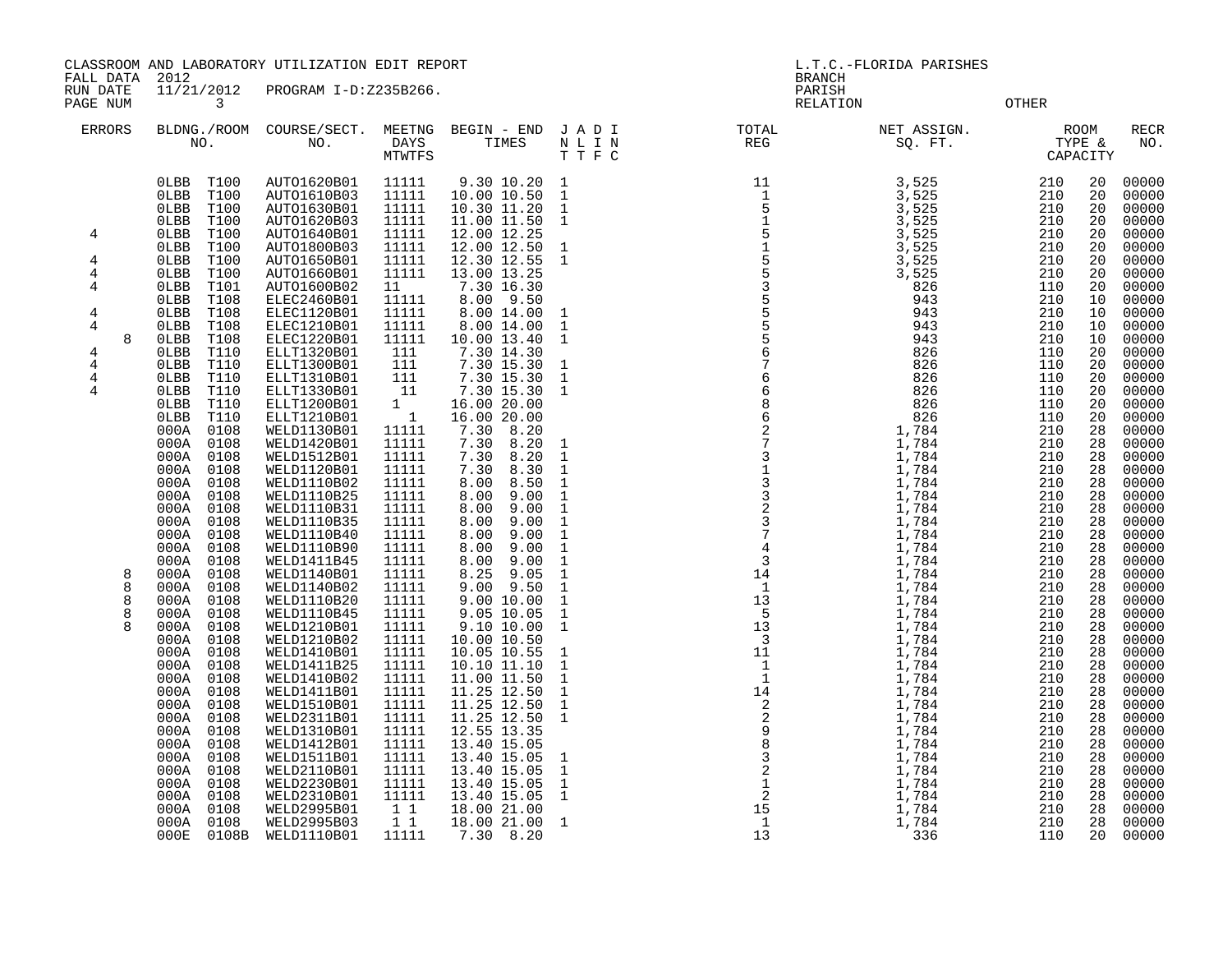- ERROR 1 CLASS AND LABORATORY UTILIZATION FILE DOES NOT MATCH WITH BLDGS AND ROOMS FILE. THE ROOM, BUILDING, AND CLASS FILES MUST ALL MATCH. IF THE ROOM NUMBER ON THE UTILIZATION IS CORRECT, THE ROOM SHOULD TO BE ADDED TO THE ROOM FILE.
- ERROR 2 THERE SHOULD BE AT LEAST ONE ENTRY IN THE DAYS-OF-WEEK-COURSE-MEETS FIELD.
- ERROR 3 BEGIN-END-TIME FIELDS MUST BE BETWEEN 06.00 AND 23.00
- ERROR 4 WARNING CLASS TIME EXCEEDS 5 HOURS. 23

- ERROR 5 ROOM TYPE INVALID FOR TEACHING CLASS, CLASSES CANNOT BE SCHEDULED IN ROOMS DESIGNATED AS CIRCULATION, CUSTODIAL OR MECHANICAL.
- ERROR 7 THE TOTAL REGISTRANTS FIELD MUST NOT BE BLANK OR ZEROS
- ERROR 8 WARNING EXCEEDS THE CAPACITY OF THE ROOM BY 50% (IF THIS IS A JOINT CLASS ITS REGISTRANTS ARE INCLUDED). 14 PLEASE CHECK THE CAPACITY OF THE ROOM AS IT APPEARS ON THE ROOM FILE.
- ERROR 9 UNLESS THERE IS A JOINT CLASS, ALTERNATE WEEKS OR INCONSISTENT MEETING TIMES, THERE SHOULD BE NO DUPLICATES.

| TOTAL ERRORS (INCLUDING WARNINGS)                                                                   |           |
|-----------------------------------------------------------------------------------------------------|-----------|
| TOTAL NUMBER OF RECORDS READ                                                                        | 153       |
| TOTAL NUMBER OF RECORDS ACCEPTED FOR SPACE UTILIZATION COMPUTATION<br>NUMBER OF JOINT-CLASS RECORDS | 153<br>72 |
| NUMBER OF ALTERATE WEEKS RECORDS                                                                    |           |
| NUMBER OF DIFFERENT TIMES RECORDS                                                                   |           |

NUMBER OF INCONSISTENT RECORDS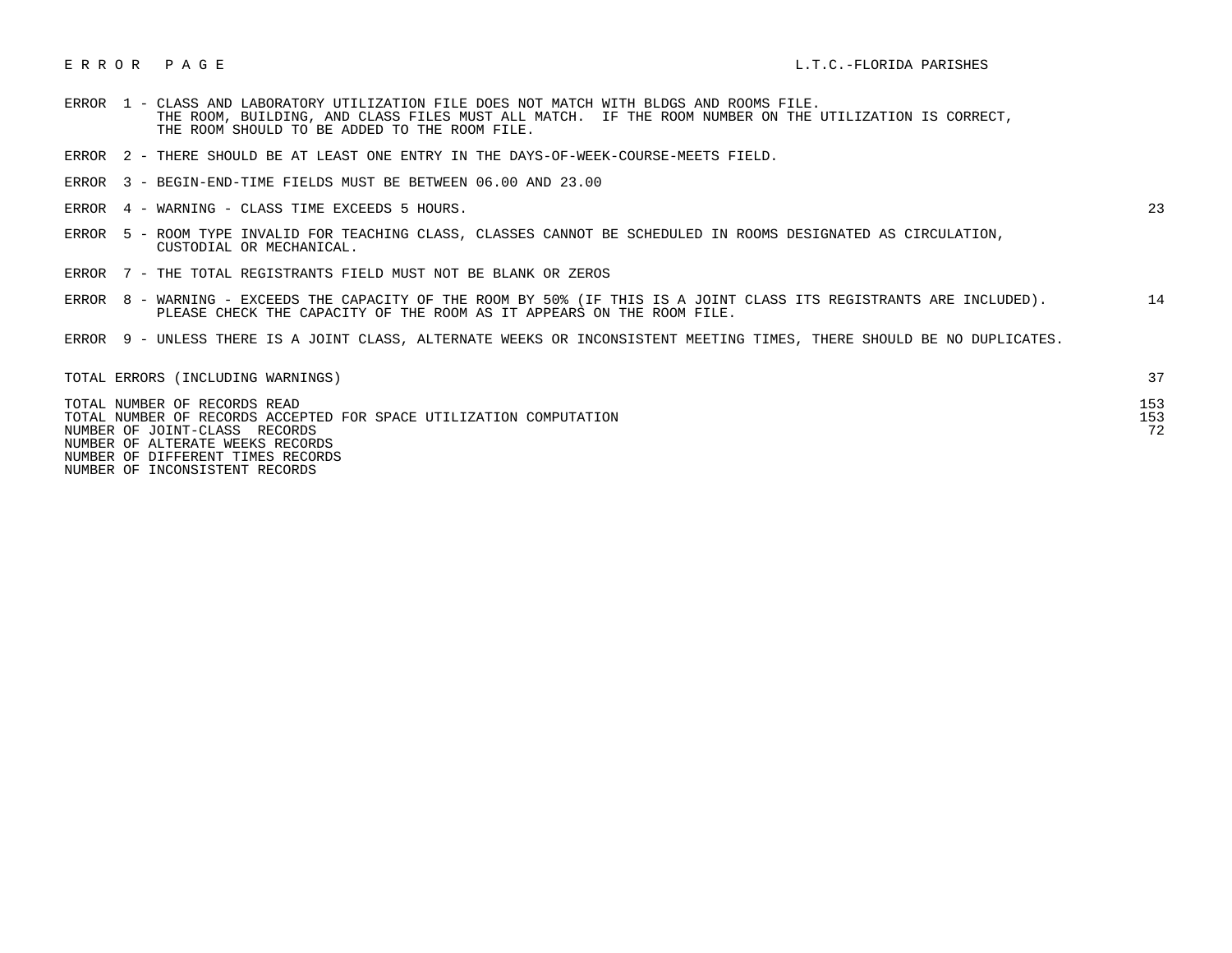|                                                                                      | DAY USE         | NIGHT USE       | тотаь           |  |
|--------------------------------------------------------------------------------------|-----------------|-----------------|-----------------|--|
|                                                                                      | $(0600 - 1700)$ | $(1700 - 2300)$ | $(0600 - 2300)$ |  |
| *CLASSROOM FACILITIES                                                                |                 |                 |                 |  |
| TOTAL NUMBER OF ROOMS                                                                |                 |                 | 15              |  |
| TOTAL NUMBER OF STATIONS (CAPACITY)                                                  |                 |                 | 385             |  |
| WEEKLY STUDENT CONTACT HOURS                                                         | 8832            | 209             | 9041            |  |
| WEEKLY TOTAL OF ROOMS AVAILABLE - COUNTED IN HALF HOUR INCREMENTS                    | 1350            | 750             | 2100            |  |
| WEEKLY TOTAL OF ROOMS IN USE - COUNTED IN HALF HOUR INCREMENTS                       | 1217            | 52              | 1269            |  |
| WEEKLY TOTAL OF STUDENT STATIONS AVAILABLE - COUNTED IN HALF HOUR INCREMENTS         | 34650           | 19250           | 53900           |  |
| WEEKLY TOTAL OF STATIONS AVAILABLE IN ROOMS IN USE - COUNTED IN HALF HOUR INCREMENTS | 39794           | 1220            | 41014           |  |
| WEEKLY TOTAL OF STATIONS IN USE - COUNTED IN HALF HOUR INCREMENTS                    | 17665           | 418             | 18083           |  |
| PERCENT OF ROOMS IN USE TO ROOMS AVAILABLE                                           | 90.1            | 6.9             | 60.4            |  |
| PERCENT OF STATIONS IN USE TO STATIONS AVAILABLE                                     | 51.0            | 2.2             | 33.5            |  |
| PERCENT OF STATIONS IN USE TO STATIONS AVAILABLE IN OCCUPIED ROOMS                   | 44.4            | 34.3            | 44.1            |  |
|                                                                                      |                 |                 |                 |  |
|                                                                                      | DAY USE         | NIGHT USE       | TOTAL           |  |
|                                                                                      | $(0600 - 1700)$ | $(1700 - 2300)$ | $(0600 - 2300)$ |  |
| CLASSROOM                                                                            |                 |                 |                 |  |
| TOTAL NUMBER OF ROOMS                                                                |                 |                 | 15              |  |
| TOTAL NUMBER OF STATIONS (CAPACITY)                                                  |                 |                 | 385             |  |
| WEEKLY STUDENT CONTACT HOURS                                                         | 8832            | 209             | 9041            |  |
| WEEKLY TOTAL OF ROOMS AVAILABLE - COUNTED IN HALF HOUR INCREMENTS                    | 1350            | 750             | 2100            |  |
| WEEKLY TOTAL OF ROOMS IN USE - COUNTED IN HALF HOUR INCREMENTS                       | 1217            | 52              | 1269            |  |
| WEEKLY TOTAL OF STUDENT STATIONS AVAILABLE - COUNTED IN HALF HOUR INCREMENTS         | 34650           | 19250           | 53900           |  |
| WEEKLY TOTAL OF STATIONS AVAILABLE IN ROOMS IN USE - COUNTED IN HALF HOUR INCREMENTS | 39794           | 1220            | 41014           |  |
| WEEKLY TOTAL OF STATIONS IN USE - COUNTED IN HALF HOUR INCREMENTS                    | 17665           | 418             | 18083           |  |
| PERCENT OF ROOMS IN USE TO ROOMS AVAILABLE                                           | 90.1            | 6.9             | 60.4            |  |
| PERCENT OF STATIONS IN USE TO STATIONS AVAILABLE                                     | 51.0            | 2.2             | 33.5            |  |
| PERCENT OF STATIONS IN USE TO STATIONS AVAILABLE IN OCCUPIED ROOMS                   | 44.4            | 34.3            | 44.1            |  |